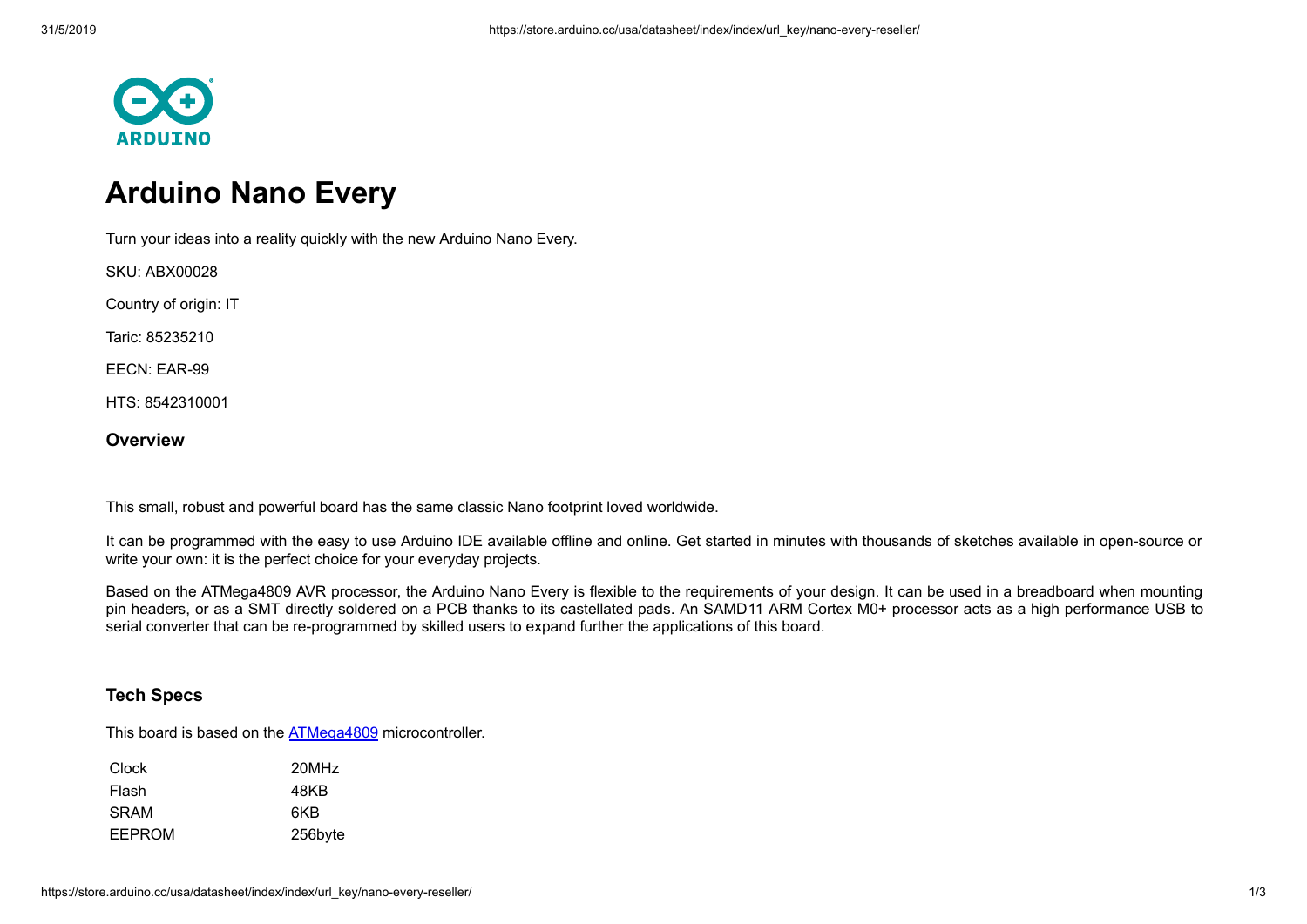## 31/5/2019 https://store.arduino.cc/usa/datasheet/index/index/url\_key/nano-every-reseller/

A [ATSAMD11D14A](http://ww1.microchip.com/downloads/en/DeviceDoc/Atmel-42363-SAM-D11_Datasheet.pdf) Processor takes care of the USB to SERIAL communication and it is connected to the following pins of the ATMega4809 microcontroller.

|    | ATMega4809 Pin ATMega4809 Acronym SAMD11 Pin SAMD11 Acronym |    |             | Description                |
|----|-------------------------------------------------------------|----|-------------|----------------------------|
| 9  | <b>PB05</b>                                                 | 15 | <b>PA22</b> | SAMD11 TX -> ATMega4809 RX |
| 8  | PB <sub>04</sub>                                            | 16 | <b>PA23</b> | ATMega4809 TX -> SAMD11 RX |
| 41 | UPDI                                                        | 12 | <b>PA15</b> | UPDI RX                    |
|    |                                                             | 11 | <b>PA14</b> | UPDI TX                    |

The board has a two 15 pins connectors - one on each side -, pin to pin compatible with the original Arduino Nano.

|    | Pin Funcion     | Type       | Description                                           |
|----|-----------------|------------|-------------------------------------------------------|
| 1  | D <sub>13</sub> | Digital    | SPI SCK, GPIO                                         |
| 2  | $+3V3$          | Power Out  | Internally generated power output to external devices |
| 3  | <b>AREF</b>     | Analog     | Analog Reference; can be used as GPIO                 |
| 4  | A0/DAC0         | Analog     | ADC in/DAC out; can be used as GPIO                   |
| 5  | A1              | Analog     | ADC in; can be used as GPIO                           |
| 6  | A <sub>2</sub>  | Analog     | ADC in; can be used as GPIO                           |
| 7  | A <sub>3</sub>  | Analog     | ADC in; can be used as GPIO                           |
| 8  | A4/SDA          | Analog     | ADC in; I2C SDA; Can be used as GPIO                  |
| 9  | A5/SCL          | Analog     | ADC in; I2C SCL; Can be used as GPIO                  |
| 10 | A <sub>6</sub>  | Analog     | ADC in; can be used as GPIO                           |
| 11 | A7              | Analog     | ADC in; can be used as GPIO                           |
| 12 | $+5V$           | Power Out  | Internally generated power output to external devices |
| 13 | <b>RST</b>      | Digital In | Active low reset input (duplicate of pin 18)          |
| 14 | <b>GND</b>      | Power      | Power Ground                                          |
| 15 | <b>VIN</b>      | Power In   | Vin Power input                                       |
| 16 | TX.             | Digital    | USART TX; can be used as GPIO                         |
| 17 | <b>RX</b>       | Digital    | USART RX; can be used as GPIO                         |
| 18 | <b>RST</b>      | Digital    | Active low reset input (duplicate of pin 13)          |
| 19 | <b>GND</b>      | Power      | Power Ground                                          |
| 20 | D <sub>2</sub>  | Digital    | <b>GPIO</b>                                           |
| 21 | D3/PWM          | Digital    | GPIO; can be used as PWM                              |
| 22 | D4              | Digital    | <b>GPIO</b>                                           |
| 23 | D5/PWM          | Digital    | GPIO; can be used as PWM                              |